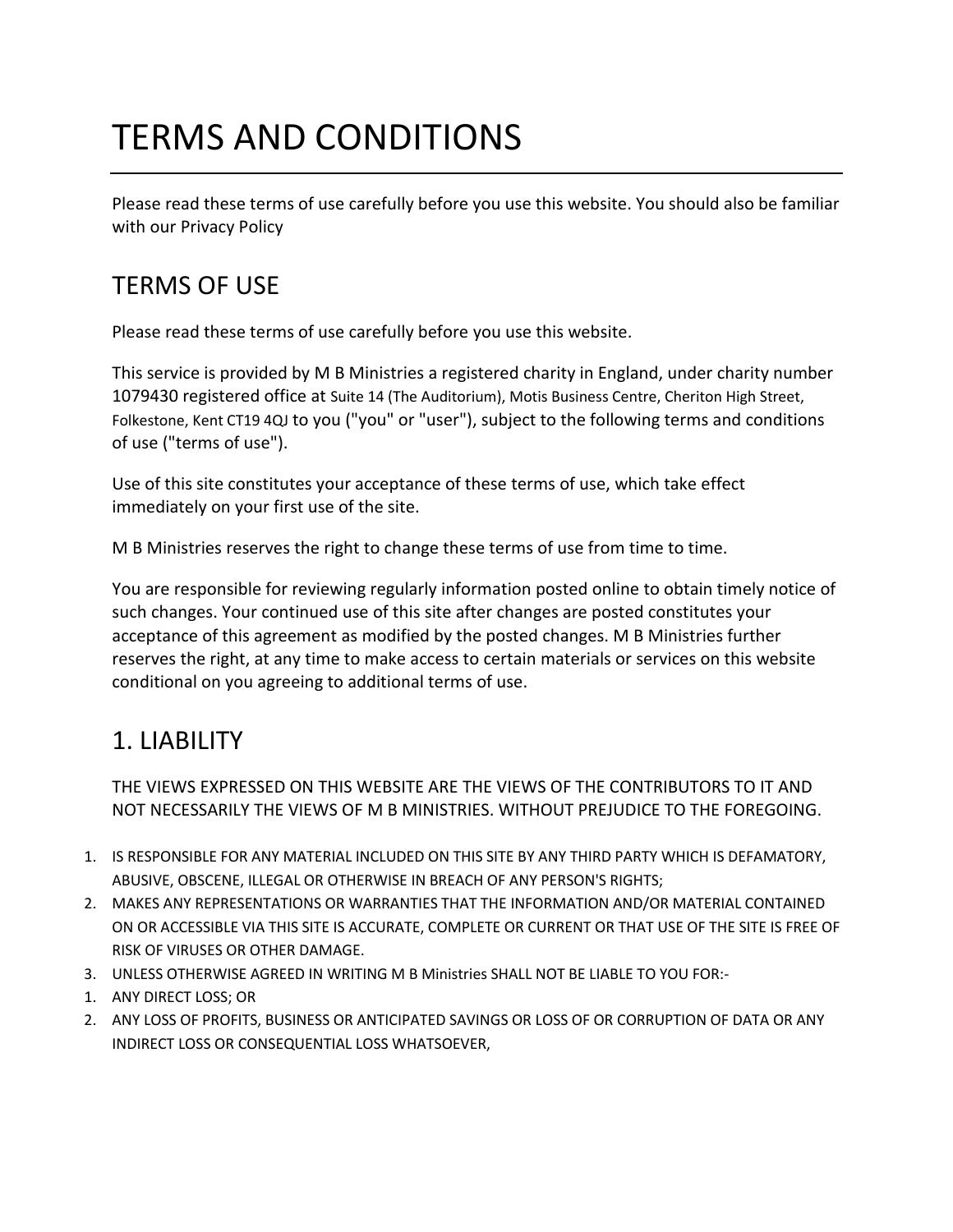IN EACH CASE, WHETHER SUCH LOSS ARISES IN CONTRACT, TORT, NEGLIGENCE, MISREPRESENTATION, BREACH OF STATUTORY DUTY OR OTHERWISE AND EVEN IF M B MINISTRIES HAS BEEN ADVISED OF THE POSSIBILITY OF SUCH LOSS. THIS DOES NOT AFFECT YOUR STATUTORY RIGHTS AS A CONSUMER UNDER ENGLISH LAW.

Nothing in these terms of use shall exclude or limit the liability of M B Ministries for death or personal injury due to its negligence or for its fraud. This website contains links to third party sites from, for example, this website's home page and from documents published on this site. These third party sites are beyond the control of M B Ministries and M B Ministries do not accept any responsibility for their content or for any transactions between you and such sites. Your use of these third party sites, and any resultant transactions, may be subject to separate terms and conditions.

#### 2. COPYRIGHT AND TRADE MARKS

All information (including but without limitation to any data, text, files, graphics, links, music, photographs, software, audio, video, messages) ("CONTENT"), whether publicly or privately posted, are the sole responsibility of the person from whom such CONTENT originated. Accordingly, the user, not M B Ministries, is entirely responsible and liable for all activities conducted through the website.

M B Ministries does not control the CONTENT posted or transmitted in any way via the website and, as such, does not guarantee the accuracy, integrity, or quality of such CONTENT. Under no circumstances will M B Ministries be liable in any way for any CONTENT, including but not limited to, any errors or omissions in any CONTENT, for any breaches of copyright or similar intellectual property ruling, or for any loss or damage of any kind incurred as a result of the user of any CONTENT featuring on the website.

Where you are invited to submit any CONTENT to this site you are required by such submission to grant M B Ministries a perpetual, royalty-free, non-exclusive, sub-licenseable right and license to use, reproduce, modify, adapt, publish, translate, create derivative works from, distribute, perform, play, and exercise all copyright and publicity rights with respect to any such work worldwide and/or to incorporate it in other works in any media now known or later developed for the full term of any rights that may exist in such content. If you do not wish to grant such rights to M B Ministries, it is suggested that you do not submit your contribution to this site. By submitting your contribution to this site, you also warrant that such contribution is;

- 1. your own original work and that you have the right to make it available to M B Ministries for all the purposes specified above;
- 2. is not defamatory; and
- 3. does not infringe any law.

In addition, you also: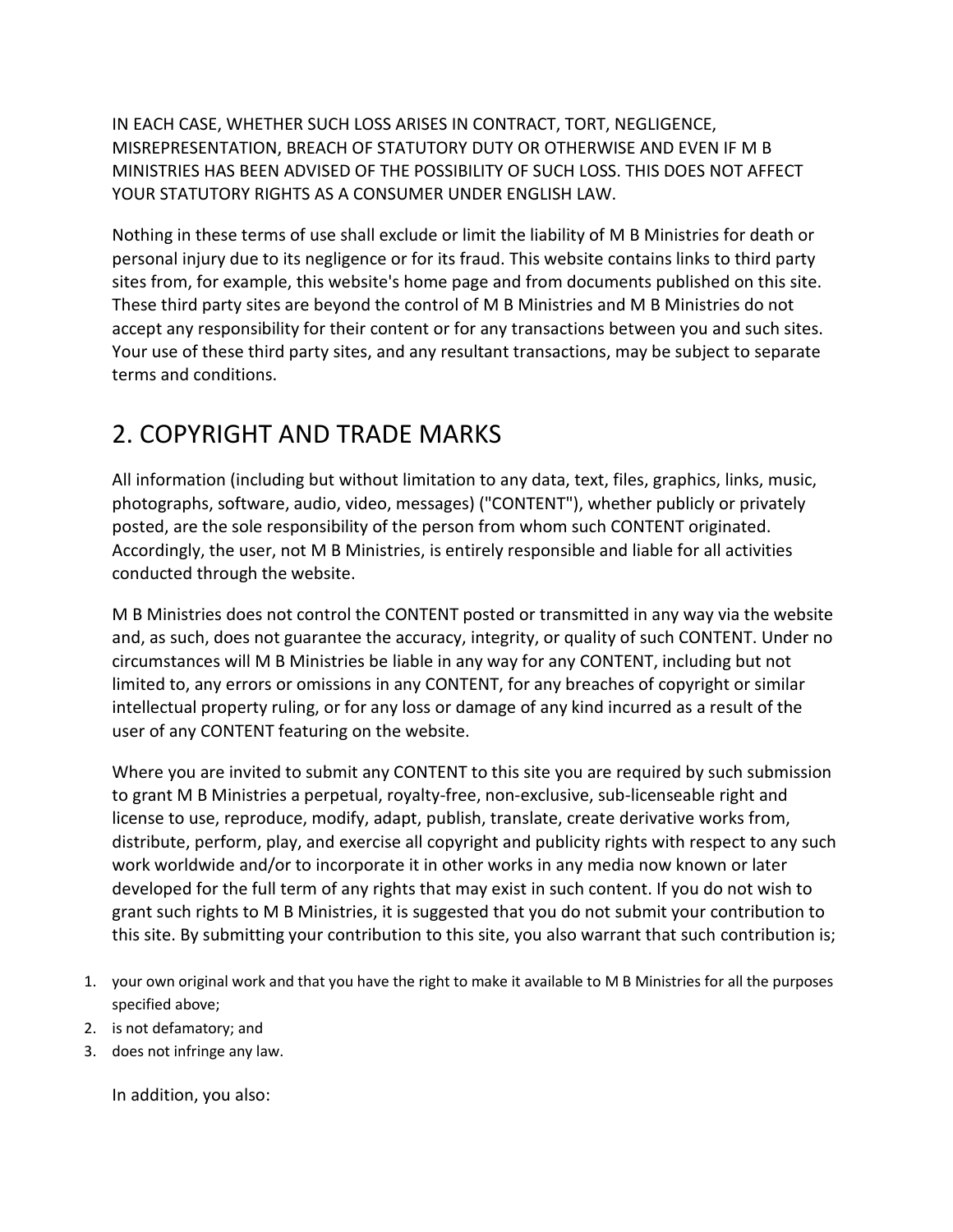- 1. Indemnify M B Ministries, against all legal fees, damages and other expenses that may be incurred by M B Ministries as a result of your breach of the above warranty; and;
- 2. Agree to waive any moral rights in your contribution for the purposes of its submission to and publication on the website and the other purposes specified above.

If there is any conflict between the terms of use and/or specific terms appearing elsewhere on this site relating to specific material then the latter shall prevail.

All rights are reserved and reproduction of part or all of the contents of this site is prohibited other than in accordance with the following permissions:

- 1. permission is granted to download the materials contained on this website to a single personal computer and to print a hard copy of such materials solely for personal, non-commercial use.
- 2. permission is granted for you to copy extracts of texts from news articles that appear on this website (excluding without limitation photographs, illustrations, teaching materials, and audio and video materials) for non-commercial supply to individual third parties for their personal, non-commercial use, but only if:
- 1. you acknowledge our website as the source of the extract and include a prominent reference to this website's URL. If the supply by you of the extract is via the internet, such acknowledgment must include a hypertext link to this website with the copy of the extracted material; and
- 2. you inform the third party that the conditions set out in this Section 2 apply to him/her and that he/she must comply with them; and
- 3. you reproduce the extracted material in complete and unmodified form and, if the supply by you of the extract is via the internet, that you do not frame the extract within your own website.

For the purpose of these terms, non-commercial supply or use shall mean that neither you nor any third party may charge for viewing any materials that have been downloaded or copied from this website, and that neither you nor any third party can use any materials from this website to attract others to buy goods or services.

Any other use of materials on this website, including storage and recording (other than on a purely transitory basis to permit you to view them), reproduction, modification, distribution, retransmission, diversion or republication, without the prior written permission of M B Ministries, is strictly prohibited. This means, for example, that you must not use on any other website any materials displayed on this website from time to time.

#### 3. M B MINISTRIES'S PROPRIETARY RIGHTS

You acknowledge and agree that the website and any necessary software used in connection with the website ("SOFTWARE") contain proprietary and confidential information that is protected by applicable intellectual property and other laws. Except as expressly authorised by M B Ministries, you agree not to copy, modify, rent, lease, loan, sell, distribute or create derivative works based on the SOFTWARE, in whole or in part.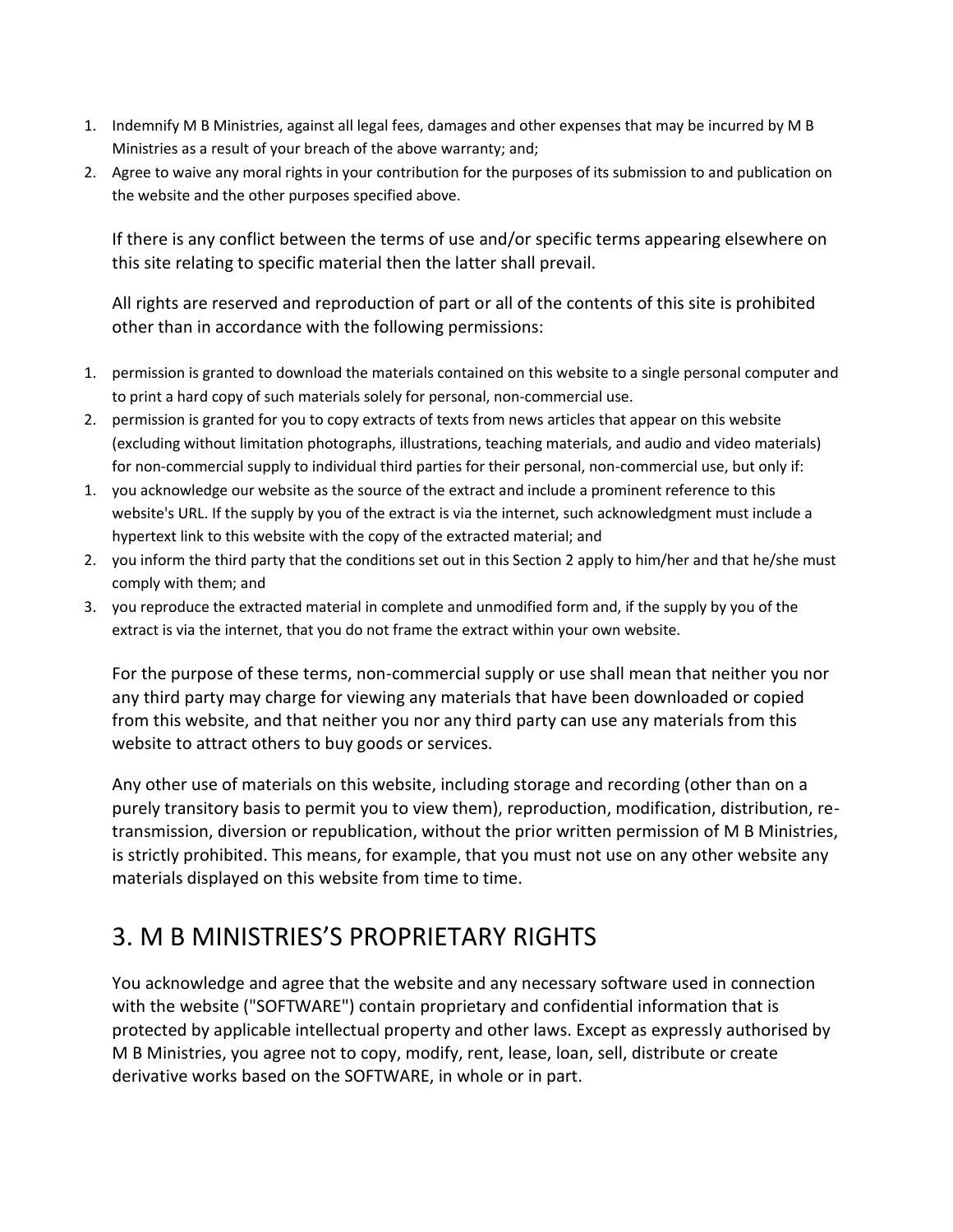M B Ministries grants you a personal, non-transferable and non-exclusive right and license to use the object code of its SOFTWARE on a single computer; provided that you do not (and do not allow any third party to) copy, modify, create a derivative work of, reverse engineer, reverse assemble or otherwise attempt to discover any source code, sell, assign, sublicense, grant a security interest in or otherwise transfer any right in the SOFTWARE.

You agree not to modify the SOFTWARE in any manner or form, or to use modified versions of the SOFTWARE, including (without limitation) for the purpose of obtaining unauthorised access to the website. You agree not to access the SOFTWARE by any means other than through the interface that is provided by M B Ministries for use in accessing the website.

The SOFTWARE and this website (including but not limited to its design and incorporated text, graphics, illustrations, images and other media, the selection and arrangement thereof) are copyright to M B Ministries or their licensors unless otherwise stated.

## 4. DISCLAIMER OF WARRANTIES

You expressly understand and agree that:

- 1. your use of the service is at your sole risk. The service is provided on an "as is" and "as available" basis. M B Ministries expressly disclaims all warranties of any kind, whether express or implied, including, but not limited to, the implied warranties of merchantability, fitness for a particular purpose and non-infringement.
- 2. M B Ministries makes no warranty that
- 1. the service will meet your requirements;
- 2. the service will be uninterrupted, timely, secure, or error-free;
- 3. the results that may be obtained from the use of the service will be accurate or reliable;
- 4. the quality of any products, services, information, or other material purchased or obtained by you through the service will meet your expectations; and
- 5. any errors in the software will be corrected.
- 3. any material downloaded or otherwise obtained through the use of the service is done at your own discretion and risk and that you will be solely responsible for any damage to your computer system or loss of data that results from the download of any such material.
- 4. no advice or information, whether oral or written, obtained by you from M B Ministries or through or from the service shall create any warranty not expressly stated in this agreement.

## 5. DATA PROTECTION

The information and data ("personal data") which is provided by you in connection with this website will be held on the computers and manual records of, and will be used by M B Ministries. How personal data is stored and used by M B Ministries is detailed in the Privacy Policy.